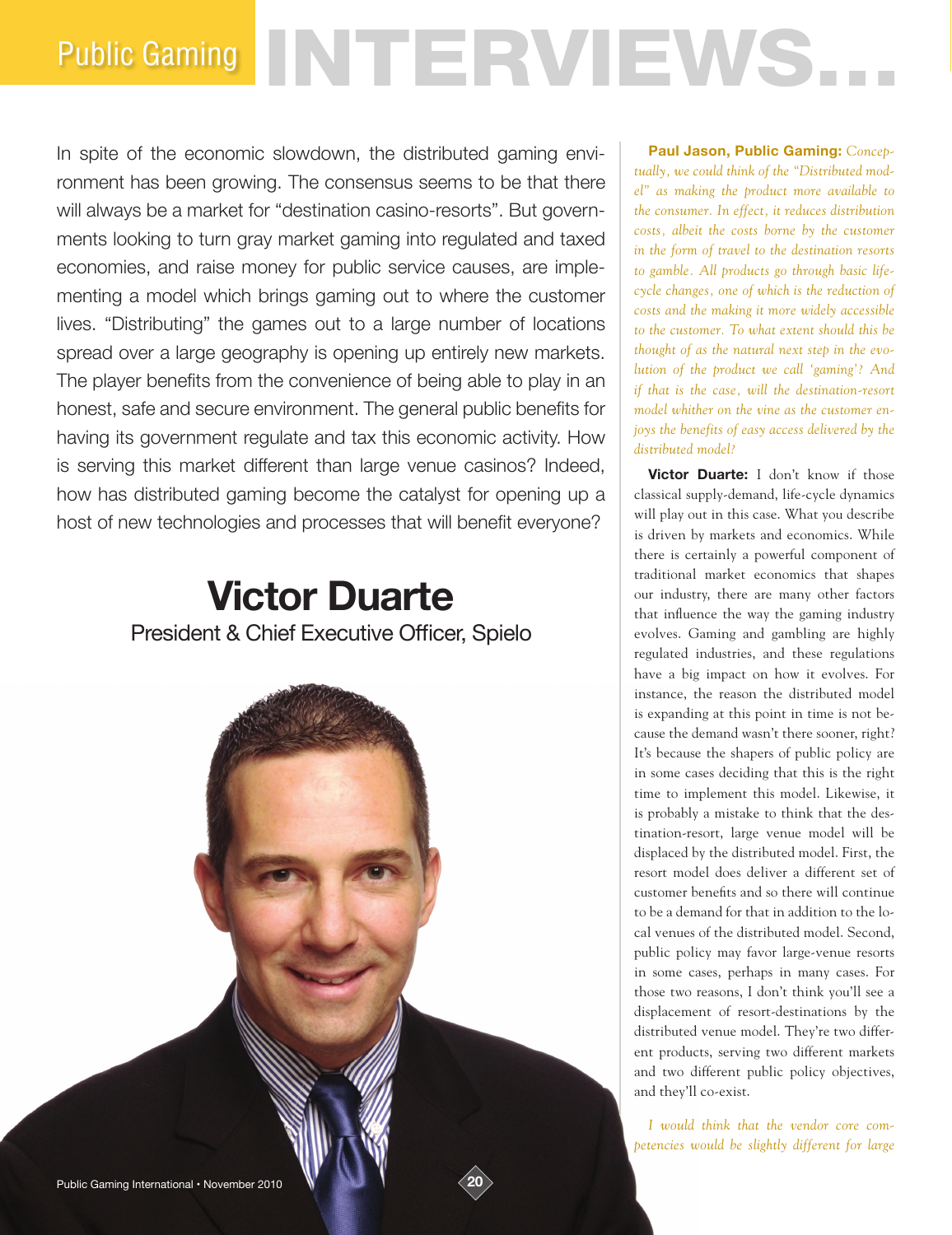*venues versus distributed venues. Mainly, the distributed venue would rely far more on central server, networking, and communications capabilities than is required in large venue applications. Yet you win contracts in large venue applications like Maryland and Quebec as well as distributed venues like Italy and Oregon.* 

**V. Duarte:** Sometimes our core competencies seem to eclipse the fact that we have other strengths. As you point out, networking communications, a well-tested central server and client terminal system are key to the distributed gaming market, and we are recognized for being the leader in those areas.

Gaming, though, is also about delivering games that the players like to play. That seems simple and obvious, but think about the difference between the distributed venue and the typical casino. There's a big difference in primary buyer motivation. The distributed venue is mostly about fun and convenience. The stakes and prize payouts are lower. Our focus on this market has driven our R & D and game development people to create a gaming experience that appeals to the player in spite of a less compelling prize payout percentage. This was done to make up for the lower payouts typically found in the VLT distributed market venue. Of course, players in higher payout venues also enjoy a more entertaining gaming experience. Even though their dominant buying motive may be more about winning money, they enjoy an entertaining game experience just as much as anyone. We are finding that the knowledge of player behavior and the skill sets we acquired to appeal on this entertainment level are serving us very well with all players and all markets. Too, we think the trend is towards even more emphasis on the fun and entertaining parts of the gaming experience. The thrill of winning will always be an important driver, but the 'next gen' gamer really wants it all. They're expecting the games to be as entertaining as the video games they grew up with.

Another strength is that we have a long history – 20 years – of working in the highly regulated government gaming sector. Spielo started out with the mission of serving this market, not the casino gambling market. So our products, capabilities, and entire corporate culture are all really tied in with the government gaming sector like nobody else's is. The industry as a whole recognizes that, and our customers have come to know and trust our ability to meet the needs of lotteries and the highly regulated sector in general.

*Your terminals would be more of the thin client variety, wouldn't they? As opposed to the cabinets that house everything within the machine itself?*

**V. Duarte:** We do both. And actually, most of the machines in the Spielo portfolio are the traditional thick client machines, with all the game logic and game math based inside the machine. Italy is a market, however, where it is somewhat thin. Many functions, like the game logic and math, are delivered by the central server, not the game machine itself. It's called a 'central determinant' system because the wagering outcome is generated on the host system and displayed on the gaming machine. We do both, depending on the public policy, regulatory, and market needs. Sometimes the operator has an objective that's better accomplished with more functionality residing in the cabinet. Some data-rich games require that. Or maybe the operator wants the venue to have some flexibility to manage the game content available on the individual terminal. If that's what the operator wants, and if the regulatory framework allows it, then we're certainly capable of delivering that. Italy, for instance, does not want that. They want the vast majority of control to be executed at the central server level. They feel that method yields the highest level of integrity and security. Too, the technology to support really great games in a thin client platform has become quite advanced, so you're not sacrificing an enhanced play experience in order to host all game content at the central server level.

*I would think that the future of CRM (customer relationship management) in our industry would include integrating the many different games, channels, media, promotions, etc. to create a more cohesive, consistent face to the customer. Too many options with different*  *user interfaces and protocols will lengthen the players' learning curve and impair their ability to absorb more product. Wouldn't the customer who plays a game on a VLT at the bar want to see the same game with familiar rules of play and interaction on their computer when they get home and jump online?* 

**V. Duarte:** Exactly. The customer is going to want their user interface to be userfriendly. That means they want it to be simplified, familiar, and consistent. They'll want the provider of gaming entertainment to make it easy for them to access the vast variety of options that will become available in the coming years. The players don't want to be forced to learn the protocols and operating instructions and user interfaces of all the different cell phones and computers, right? Likewise, they'll want their game provider to make it easy for them to access and play the games they like. Lotteries are in the ideal position to deliver this unified, simplified user experience. The direct connection they have to the largest pool of customers in the gaming industry gives them an almost unique ability to create this 'anytime, anywhere' gaming experience.

We are working with our affiliate companies, GTECH, GTECH G2 and GTECH Printing, to help our clients create that player relationship. We're working together to help lottery operators integrate the games and channels so that the player will be on familiar ground when they switch from the VLT that they were just playing at the nightclub over to the Internet-accessed site on their home computer. We can build user interfaces and protocols that make it easier for the player to try new games and even discover new channels. Player cards and loyalty programs will be a key part of any good CRM strategy. You can see this being done now with second chance drawings in lottery. The lottery player who buys tickets at the store is invited to enter a second-chance drawing online. This eases the player into a new channel with a product and game provider they know, trust, and like. We feel that the customer wants the operator to create a broad comfort zone that includes all varieties of games and channels, and so we want to help the operator do that. We feel that creating this ho-